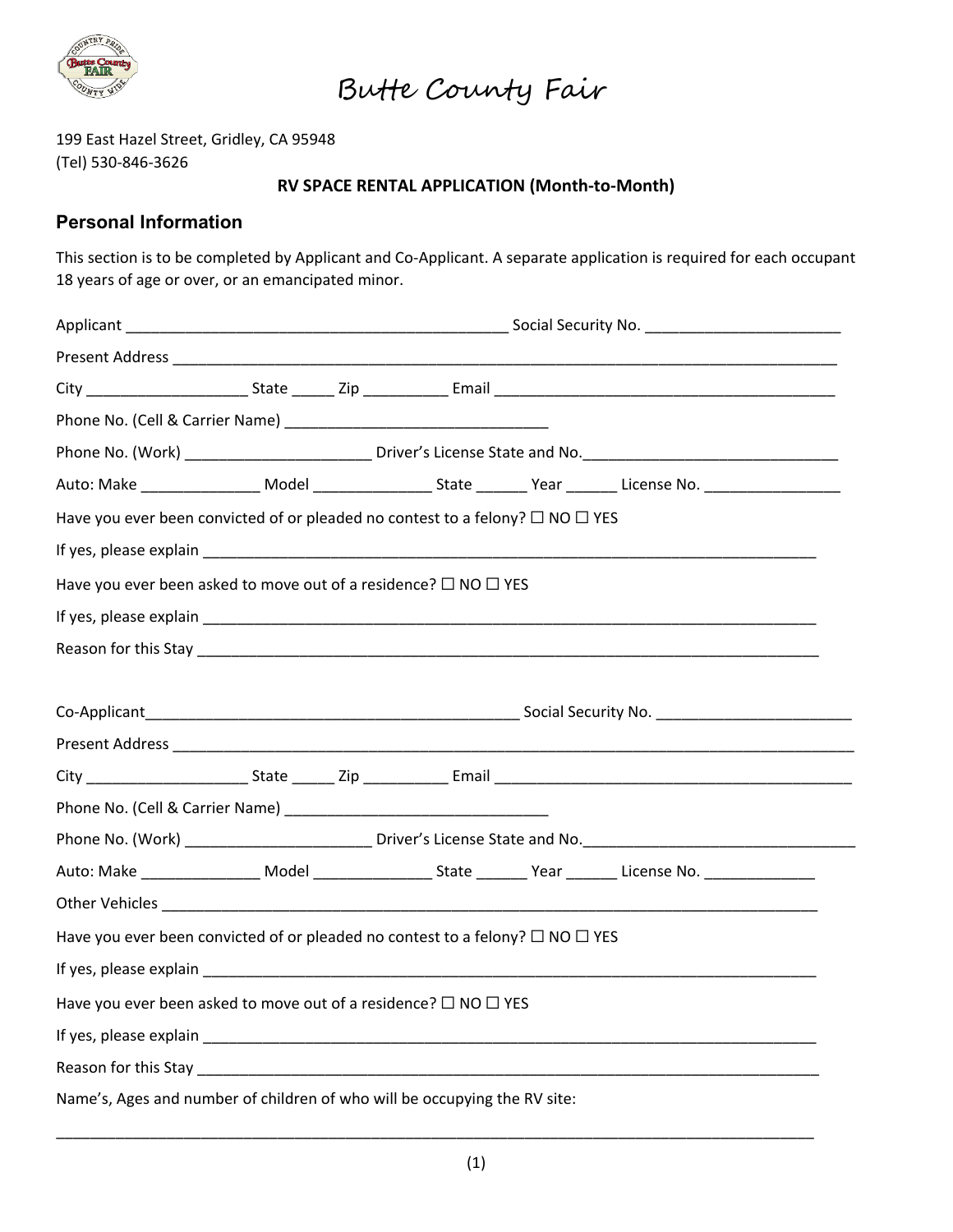

199 East Hazel Street, Gridley, CA 95948 (Tel) 530-846-3626

| <b>Employment and Income Information</b> |  |  |                                                                                                |                                                                                  |  |  |  |
|------------------------------------------|--|--|------------------------------------------------------------------------------------------------|----------------------------------------------------------------------------------|--|--|--|
|                                          |  |  |                                                                                                |                                                                                  |  |  |  |
|                                          |  |  |                                                                                                |                                                                                  |  |  |  |
|                                          |  |  |                                                                                                |                                                                                  |  |  |  |
|                                          |  |  |                                                                                                |                                                                                  |  |  |  |
|                                          |  |  |                                                                                                |                                                                                  |  |  |  |
|                                          |  |  |                                                                                                |                                                                                  |  |  |  |
|                                          |  |  |                                                                                                |                                                                                  |  |  |  |
|                                          |  |  |                                                                                                |                                                                                  |  |  |  |
|                                          |  |  | <b>Pet Information</b> (Management reserves the right to not allow any dog and number of pets) |                                                                                  |  |  |  |
|                                          |  |  |                                                                                                |                                                                                  |  |  |  |
| Monthly Dog Rate \$10.00 per dog.        |  |  |                                                                                                |                                                                                  |  |  |  |
|                                          |  |  |                                                                                                |                                                                                  |  |  |  |
| <b>Recreational Vehicle Information</b>  |  |  |                                                                                                |                                                                                  |  |  |  |
|                                          |  |  |                                                                                                | Type: □ 5th Wheel □ Motorhome □ Travel Trailer □ Toy Hauler Length _____________ |  |  |  |
|                                          |  |  |                                                                                                |                                                                                  |  |  |  |
|                                          |  |  |                                                                                                |                                                                                  |  |  |  |
|                                          |  |  |                                                                                                |                                                                                  |  |  |  |
|                                          |  |  |                                                                                                |                                                                                  |  |  |  |
| <b>Emergency Contact Information</b>     |  |  |                                                                                                |                                                                                  |  |  |  |
|                                          |  |  |                                                                                                |                                                                                  |  |  |  |
|                                          |  |  |                                                                                                |                                                                                  |  |  |  |
|                                          |  |  |                                                                                                |                                                                                  |  |  |  |
|                                          |  |  |                                                                                                |                                                                                  |  |  |  |
|                                          |  |  |                                                                                                |                                                                                  |  |  |  |
|                                          |  |  |                                                                                                |                                                                                  |  |  |  |
|                                          |  |  |                                                                                                |                                                                                  |  |  |  |
|                                          |  |  |                                                                                                |                                                                                  |  |  |  |
|                                          |  |  |                                                                                                |                                                                                  |  |  |  |

### **D I S C L A I M E R**

Applicant and/or Co-Applicant understands and agrees that (1) this is an application to rent only and does not guarantee that the applicant and/or co-applicant will be offered a rental agreement for a space within Butte County Fair RV Park; (2) all responses provided by applicant and/or co-applicant are true and correct; (3) the providing of false, incorrect or incomplete information by the applicant and/or co-applicant may, within the discretion of Butte County Fair RV Park, result in an automatic rejection of this application. Applicant and/or co-applicant hereby authorizes Park or Manager or Agent to verify the information provided and obtain a credit report and or background check on applicant and/or coapplicant at the Butte County Fair RV Park discretion. The applicant and/or co-applicant further understands that Prospective Tenants shall have no rights of tenancy until a Rental Agreement has been signed by the Park management and the Prospective Tenant(s).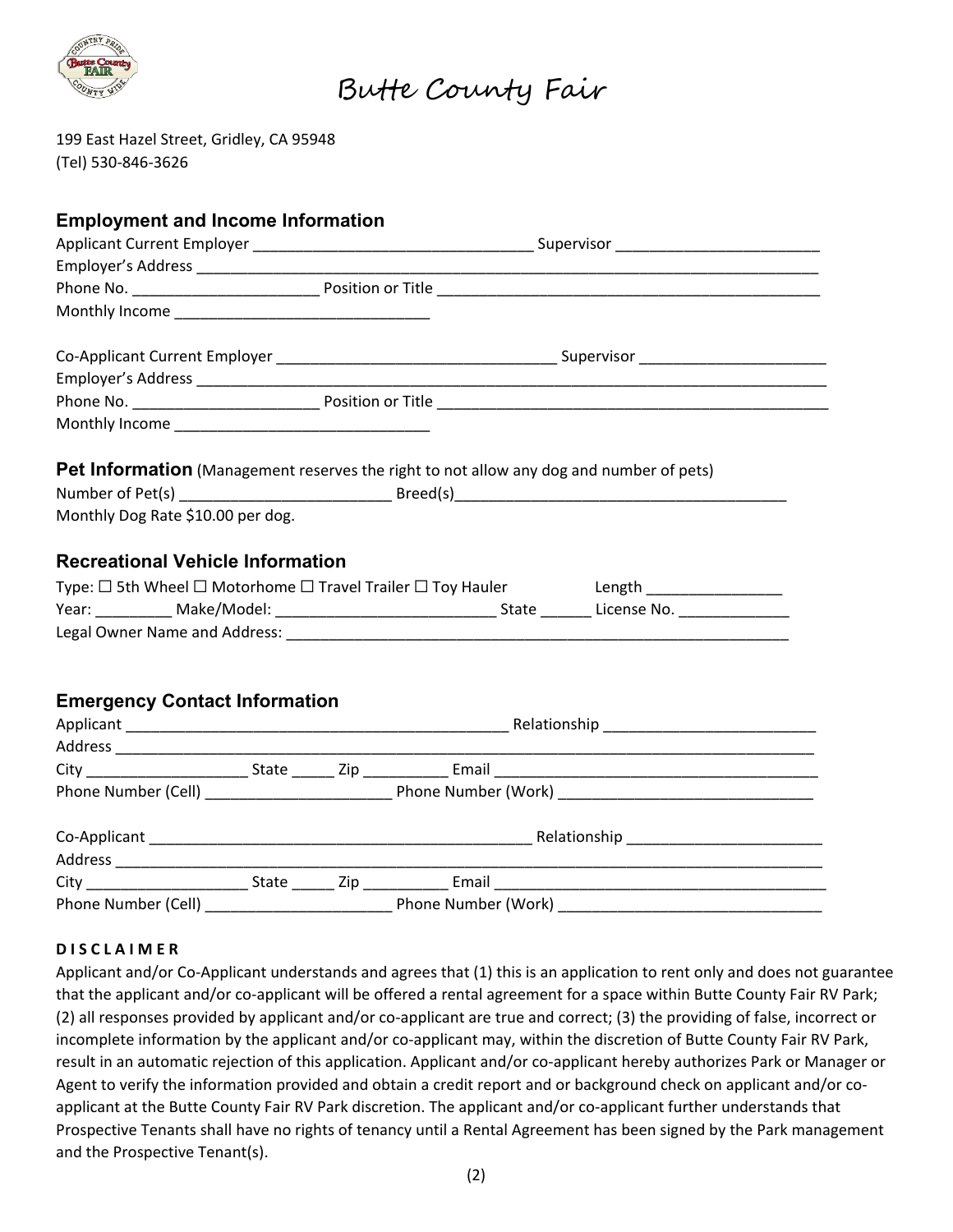

199 East Hazel Street, Gridley, CA 95948 (Tel) 530-846-3626

## **RV SPACE RENTAL APPLICATION (Month-to-Month)**

**Rate Information: Your RV space fees are based on 2 adult and 2 children. Each additional Adult occupant is \$55 per month and must complete an application and be approved by management.**

Management reserves the right to charge a cash deposit up to \$500 dollars prior to accepting any application. **Current Monthly Rate: \$520, \$20.00 discount if paid by Cash or Check NO Refunds if you leave early. All rates are subject to change without notice.**

Rates include the following: Space, Water, Electric, Septic and Trash and One Parking Space for 2 cars. Butte County Fair RV Park Management reserves the right to assign or decline additional auto parking sites. Additional cars \$10.00 Monthly based on availability.

Your site must be cleared at the time your RV is removed or moved to another site.

*We reserve the right to refuse rental spaces to any customer and to remove at customer's expense, the RV/Trailer if customer is in violation of any rule. Butte County Fair will not be held liable or responsible for any damage resulting from moving the RV/Trailer.*

I/We have read and agree to the above release and indemnification along with all the Campground rules and regulations as posted in the office or on the grounds. I/We will remove my RV/Trailer prior to July 31<sup>st</sup> and there will be no space rentals on the premises during the month of August.

| Applicant    | Date | Time |
|--------------|------|------|
|              |      |      |
| Co-Applicant | Date | Time |

*Checking this box will serve as your digital signature if emailing this PDF.*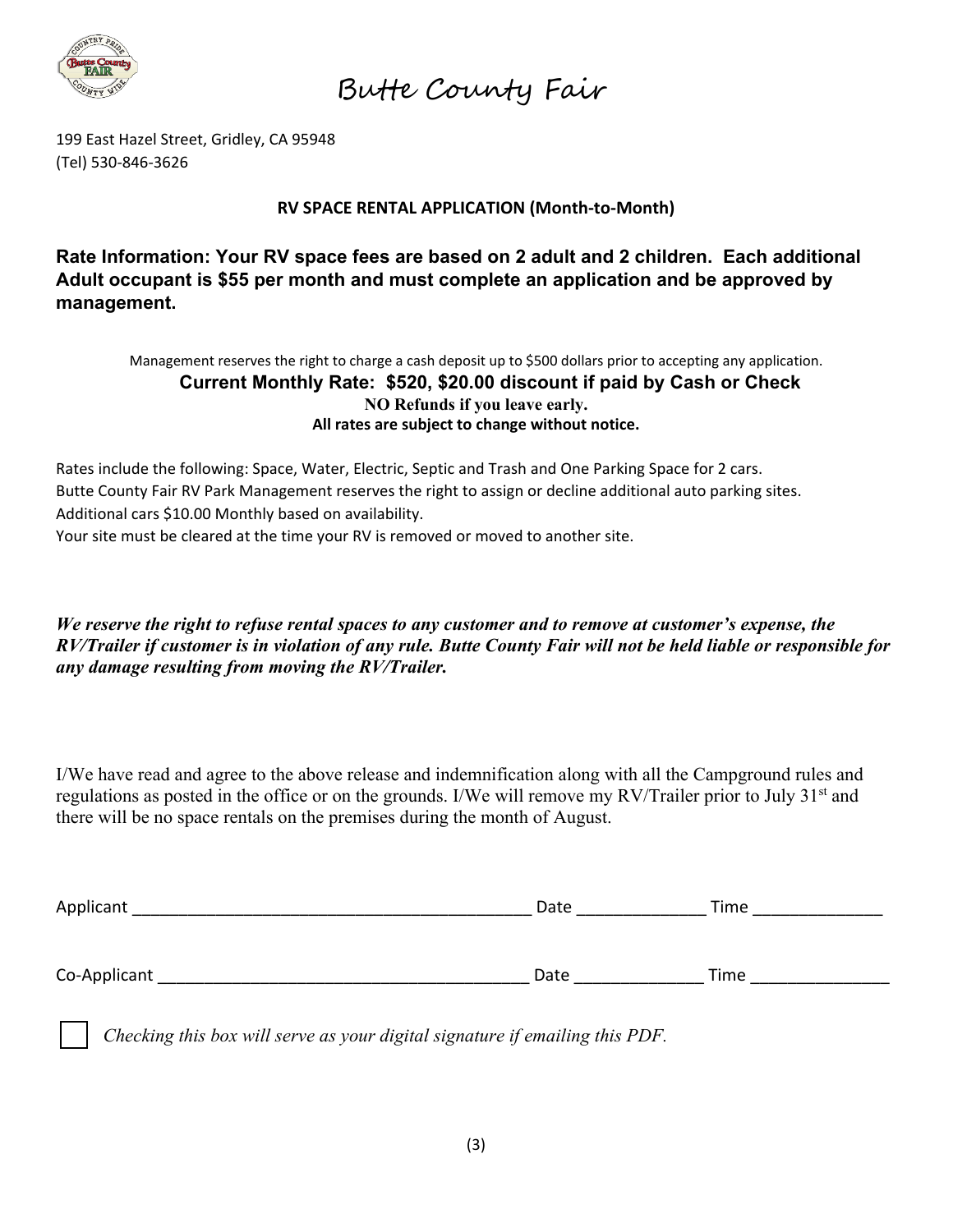

Butte County Fair

199 East Hazel Street, Gridley, CA 95948

(Tel) 530-846-3626

#### **Butte County Fair & R.V. Park Rules and Regulations Welcome to the Butte County Fairgrounds & R.V. Park.**

In order to ensure a pleasant experience for all our visitors, we ask that you follow these rules.

**Applicant/Co-Applicant: \_\_\_\_\_\_\_(initial) \_\_\_\_\_\_\_(initial)** 

• Every person who applies to use this facility must show a valid government issued photo ID

Driver's License, ID Card, or a Passport to Fairgrounds staff upon request.

- All California Penal Codes and Health & Safety Codes will be strictly enforced.
- **If you are leaving your RV and will be gone over 24 hours do let the camp hosts know when you will return.**
- **You have parking for 2 cars if you have a guest visiting do not allow them to park in another site. Check with the camp host as to where your guest may park.**
- **It is your responsibility to keep the office up to date with your phone number, phone carrier, email address and any other changes pertaining to this application.**

#### **RV Requirements: \_\_\_\_\_\_\_(initial) \_\_\_\_\_\_\_(initial)**

- All RV's must be 1990 or newer, licensed, insured and in good working condition, free of dripping mechanical or waste fluids. Restored classic units maybe accepted with management approval.
- Management reserves all rights to determining the acceptability of the RV unit.
- Working on vehicle(s) is prohibited in the RV Park or the fairgrounds parking lot without management approval.
- Fees include 1 registered, self-contained vehicle, plus up to 2 other vehicles per site.
- All trailers and fifth wheels must be parked so the hitch is easily accessible from the driveway.
- Depositing waste, water, sewage or effluent from sinks, portable toilets, and any other plumbing fixtures directly upon or into the surface of the ground, gravel or water is strictly prohibited.
- All renters of the RV Park should maintain liability and theft insurance. Butte County Fair will not be responsible for injury or loss of any kind,
- **All R.V.'s and possessions may need to vacate the RV Park prior to July 31st of each year for the August fair.**
- **At management discretion some RV's maybe allowed to remain and or return in September.**

#### **RV Park Property: \_\_\_\_\_\_\_(initial) \_\_\_\_\_\_\_(initial)**

- Trees on the ground are for shade only. Please do not use them to tie up your animals, hang items or any other purpose.
- If you would like a tree trimmed to enhance your stay, please ask the office.
- Outside or under vehicles storage is prohibited.
- Do not hang articles on fencing.
- Do not store boxes or miscellaneous items under or around trailer/R.V. exceptions are portable BBQ's, lawn chairs and 1 canopy. Tents are not appropriate storage containers or additional living space.
- **The restroom/shower facility is NOT OPEN for use by RV Park patrons.**
- **The fairground property is NOT OPEN for use by RV Park patrons. If you do not know the RV Park boundaries do visit with the camp host.**
- Open fires, outside refrigerators, washers or dryers are prohibited.
- Approved barbecues and fire pits only.
- Storage of utility trailers, extra vehicles, boats, camper shells, cargo vans, large trucks or construction equipment is prohibited in the RV Park. Storage space maybe available for a monthly fee.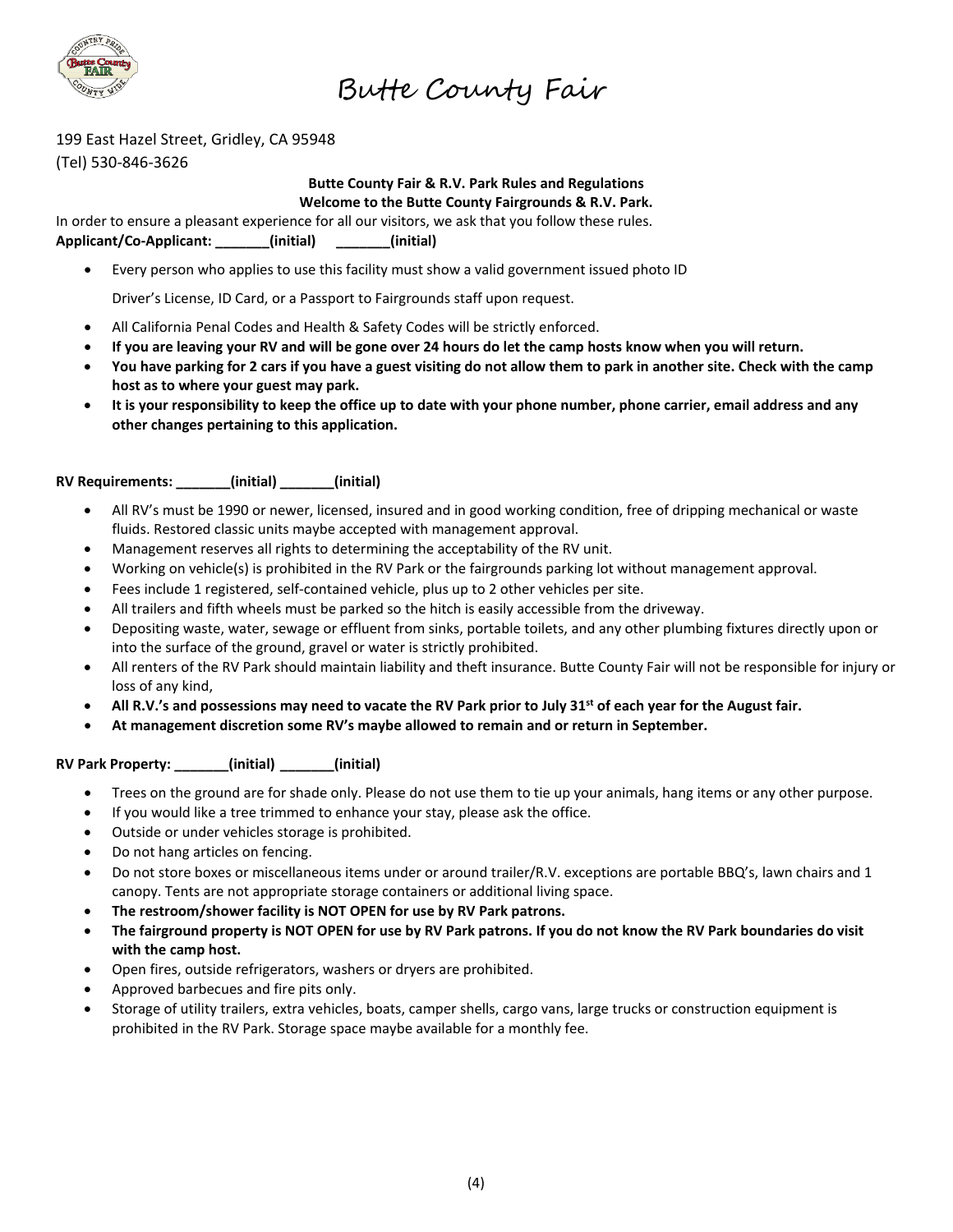

199 East Hazel Street, Gridley, CA 95948 (Tel) 530-846-3626

#### **Butte County Fair & R.V. Park Rules and Regulations**

**Pets: \_\_\_\_\_\_\_(initial) \_\_\_\_\_\_\_(initial)**

- Management reserves all rights to refuse the entry of any dog. Cats maybe allowed at the discretion of management.
- **Owners must pick up after their pets. Failure to do so could result in expulsion from the RV Park.**
- **All pets must be kept quietly while inside vehicle or trailer. Do not allow your dog to run loose, except in the rugby field and within your control, put it on a leash.**
- **Cats maybe allowed as indoor pets only, must be on a leash if outdoors.**
- Dogs must be on a leash or contained in a pen while outside. **Do not leave your dog(s) outside unattended.**
- No Barking Dogs means a dog that barks, bays, cries, howls or makes any noise for extended period of time to the disturbance of any persons at any time day or night, regardless whether the dog is physically situated in or upon private property.

**Guests and Children: \_\_\_\_\_\_\_(initial) \_\_\_\_\_\_\_(initial)**

- Children under the age of 10 must be under parental or adult supervision at all time.
- **Butte County Fair will not be responsible for injury or loss of any kind to property or persons.**
- No one may use your RV without prior approval from management.
- Guests or visitors are not permitted to spend the night without prior approval from management**.**

#### **Courtesy: \_\_\_\_\_\_\_(initial) \_\_\_\_\_\_\_(initial)**

- Quiet hours are set 10 pm to 7 am.
- Speed limit is 5 MPH, this is strictly enforced, on any road in the fairgrounds.
- Loud music, barking dogs, verbal obscenities or load noises of any kind are not permitted. **RV Patrons will be sure that they and their guests do not disrupt others. Courtesy behavior is expected. Do not be a nuisance to others.**
- If the police are called for a justifiable reason, the quest will be immediately required to leave the RV Park, NO Refunds.
- The RV Park is situated on the Butte County Fairground. There are noise generated activities that take place on the fairgrounds facility.

Services Provided: (initial) (initial)

- Electricity, water, and sewer are available at each space. Electrical outlets provide 50 amp/110 v service. The fair does not warrant the condition of provided utilities and does not guaranty that they will meet the needs of the resident**.**
- **The fair office can establish a mail box service for a fee of \$10.00 per month**. **The resident can collect their mail from the office during normal business hours. If your mail is received here and you have no mail box service it will be returned.**
- The dumpsters are for your trash only. Do Not place tires, appliances, furniture, found items or other large items in dumpsters.

#### **Payments and Rate Structure: \_\_\_\_\_\_\_(initial) \_\_\_\_\_\_\_(initial)**

- **All space use fees are payable in advance of the usage period and due on the 1st of each month, a 3-business day grace period is allowed before possible eviction process is started. It is your responsibility to make your payment on time.**
- A receipt will be given for all monies paid. Payment to be paid at the fair office.